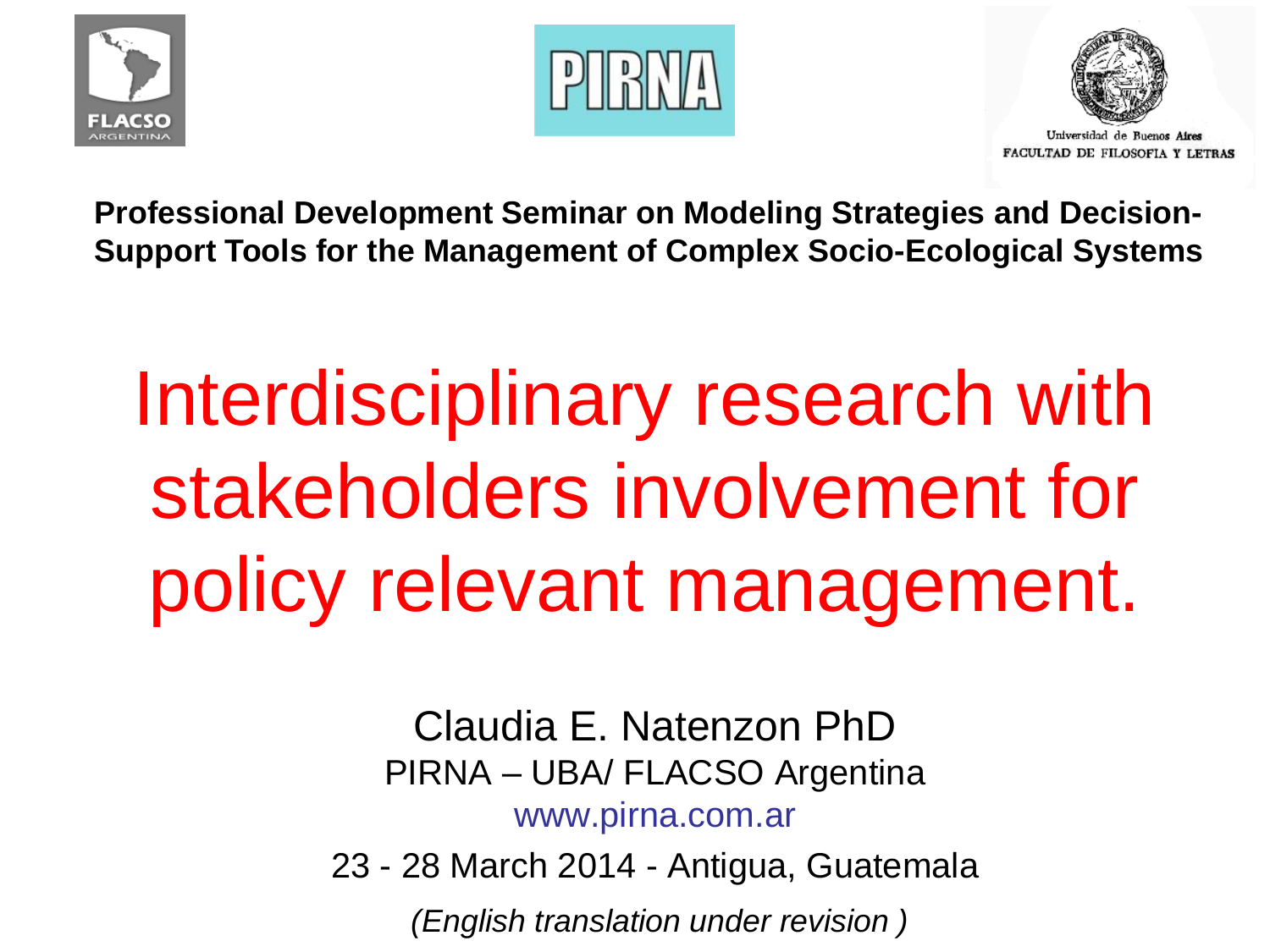INDEX

1. New science for the solution of new complex environmental problems.

2. The inside of the project: the team's way to a successful interaction.

3. The outside of the project: relation with stakeholders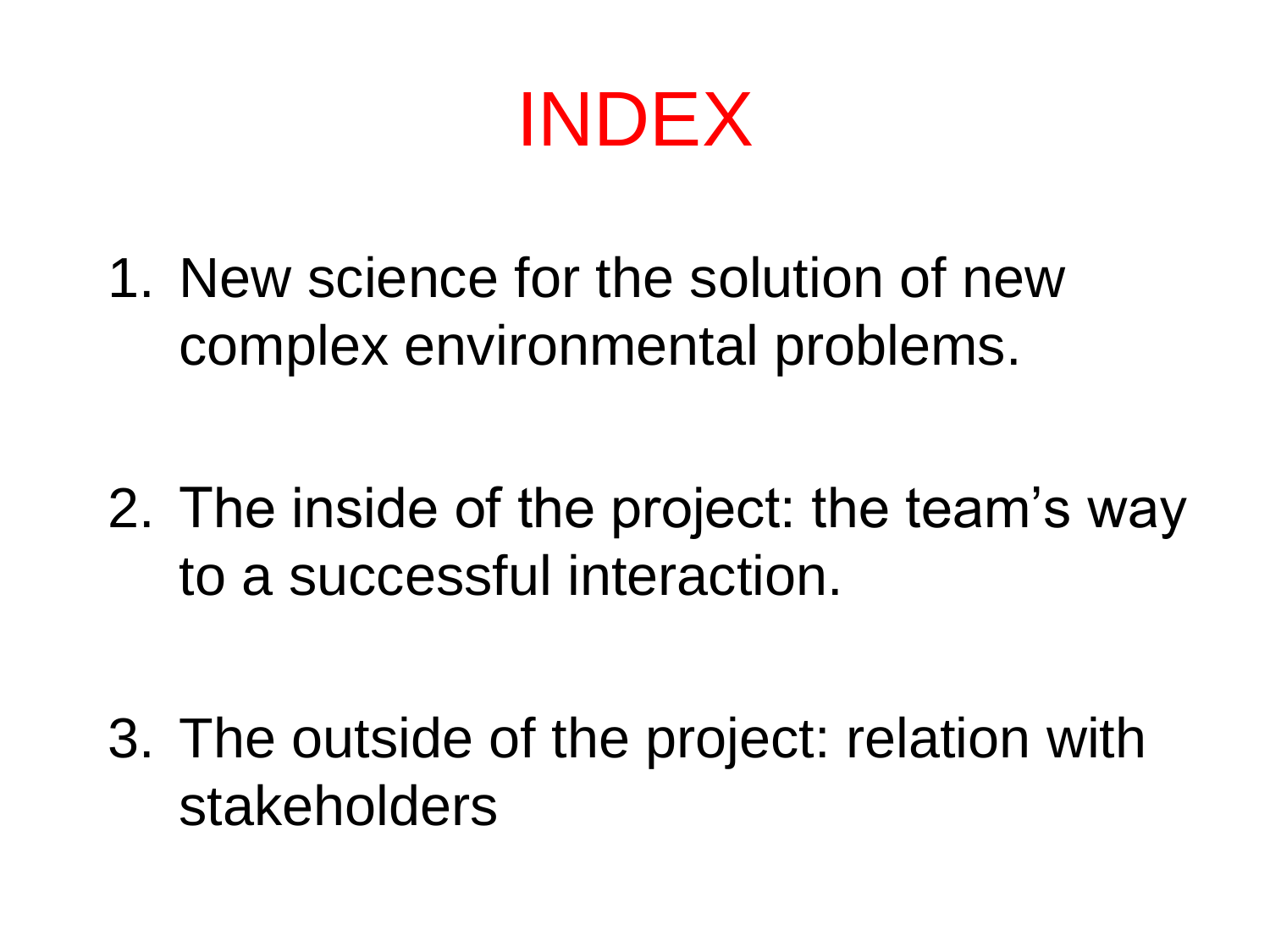1. New science for the solution of new complex environmental problems.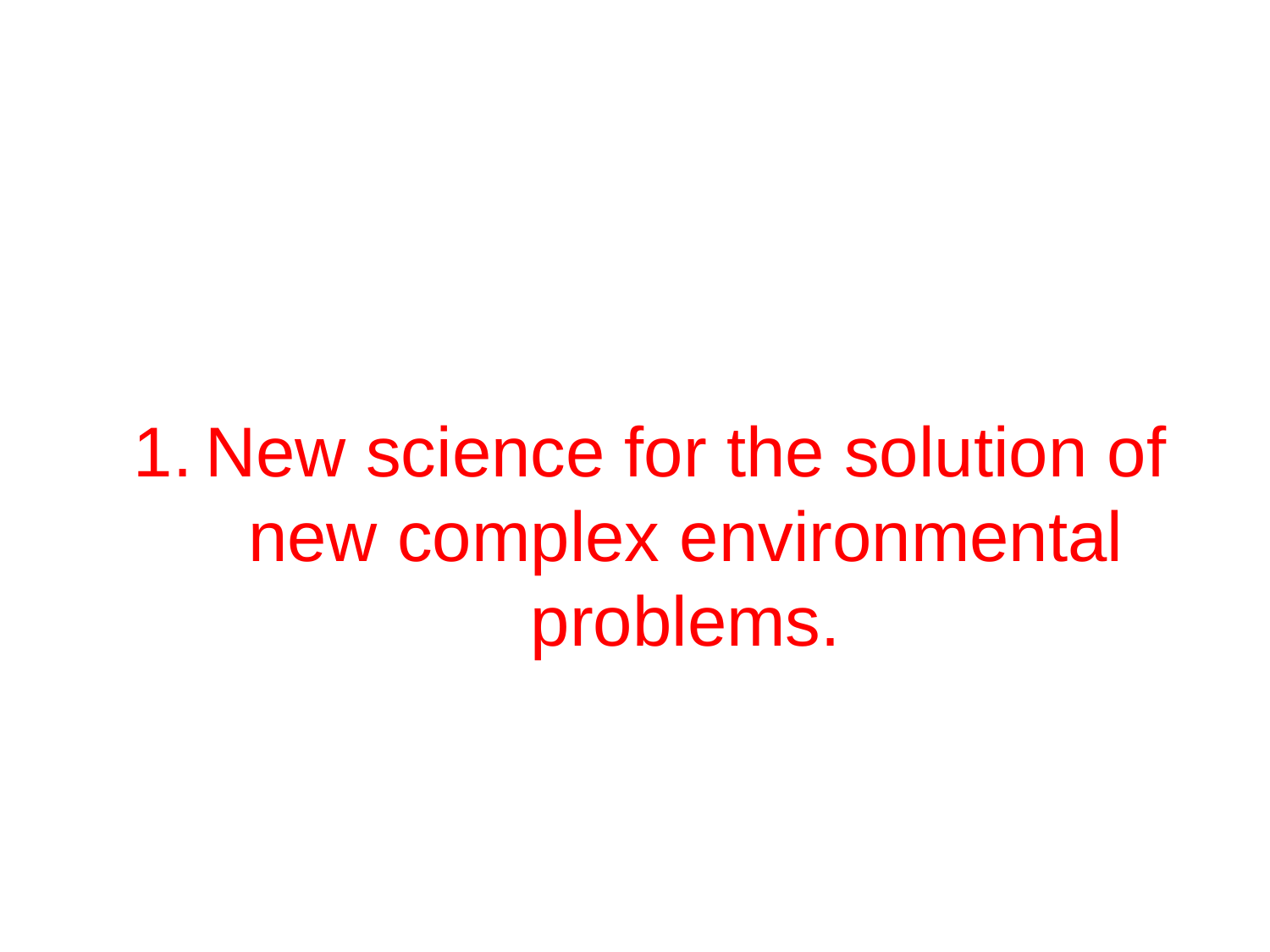#### STRATEGY FOR RESOLUTION OF EMERGING PROBLEMS. APPLICATION TO GLOBAL ENVIRONMENTAL RISKS

- An approach for cases where
- facts are uncertain,
- values in dispute,
- stakes high and
- decisions urgent.

Funtowicz, S. O., and J. R. Ravetz. "Science for the Post-Normal Age", *Futures,* 25/7 September 1993, p. 739–755.



**Systems Uncertainty** 

high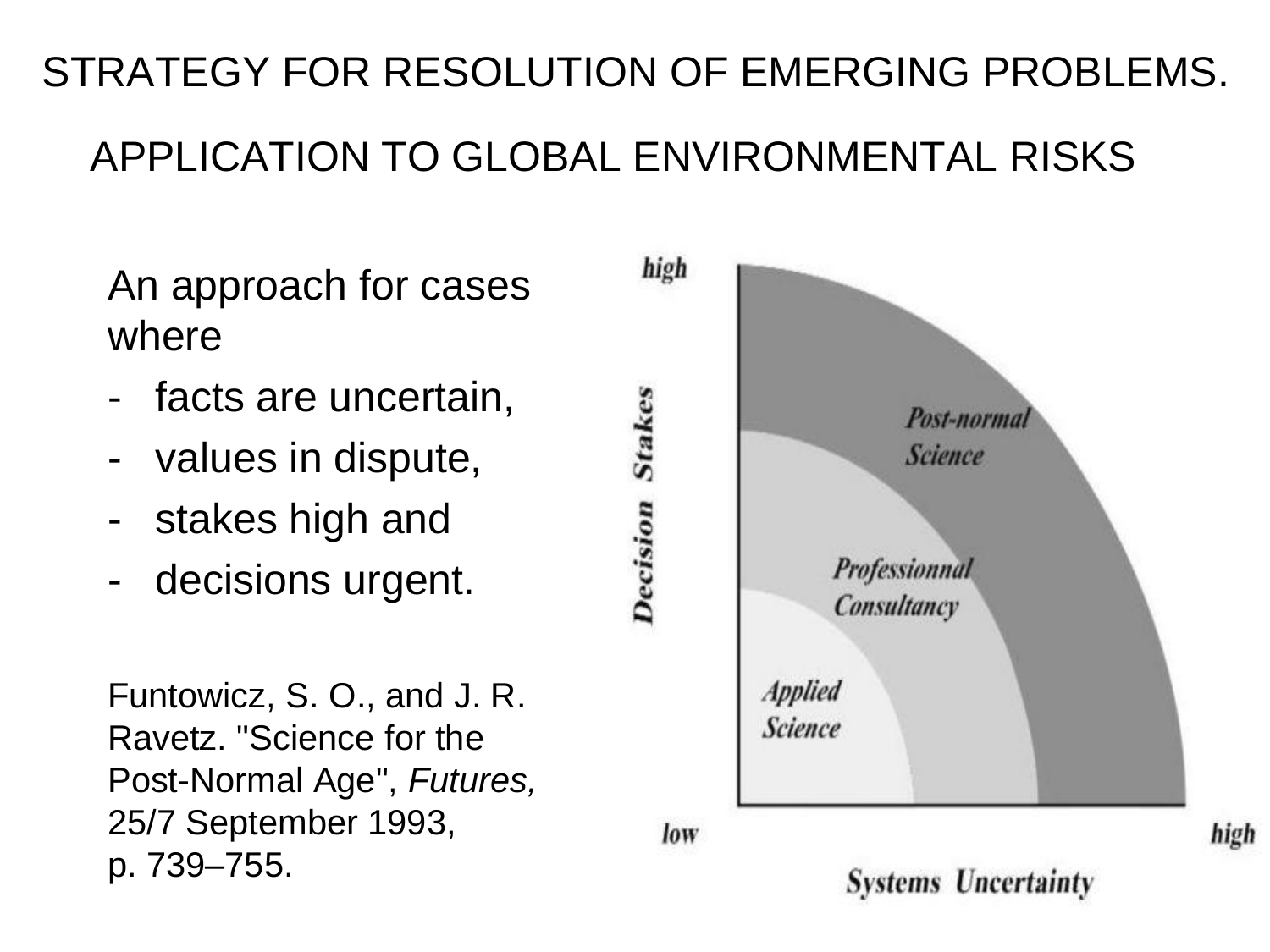# Basic and Applied Science



Incertidumbre a nivel técnico, riesgos en juego bajos.

Rutinas y procedimientos standard; ejercicios reproducibles, predecibles. Resolución de enigmas que se supone tienen respuesta.

El producto se aplicará en un

emprendimiento que está fuera del interés del investigador.

Control de calidad a través de revisión de pares y referato de artículos. Saber corporativo.

Esto se trastoca cuando las consecuencias son mayores que el recorte de la propia investigación, trascendiendo los límites del laboratorio y de la corporación.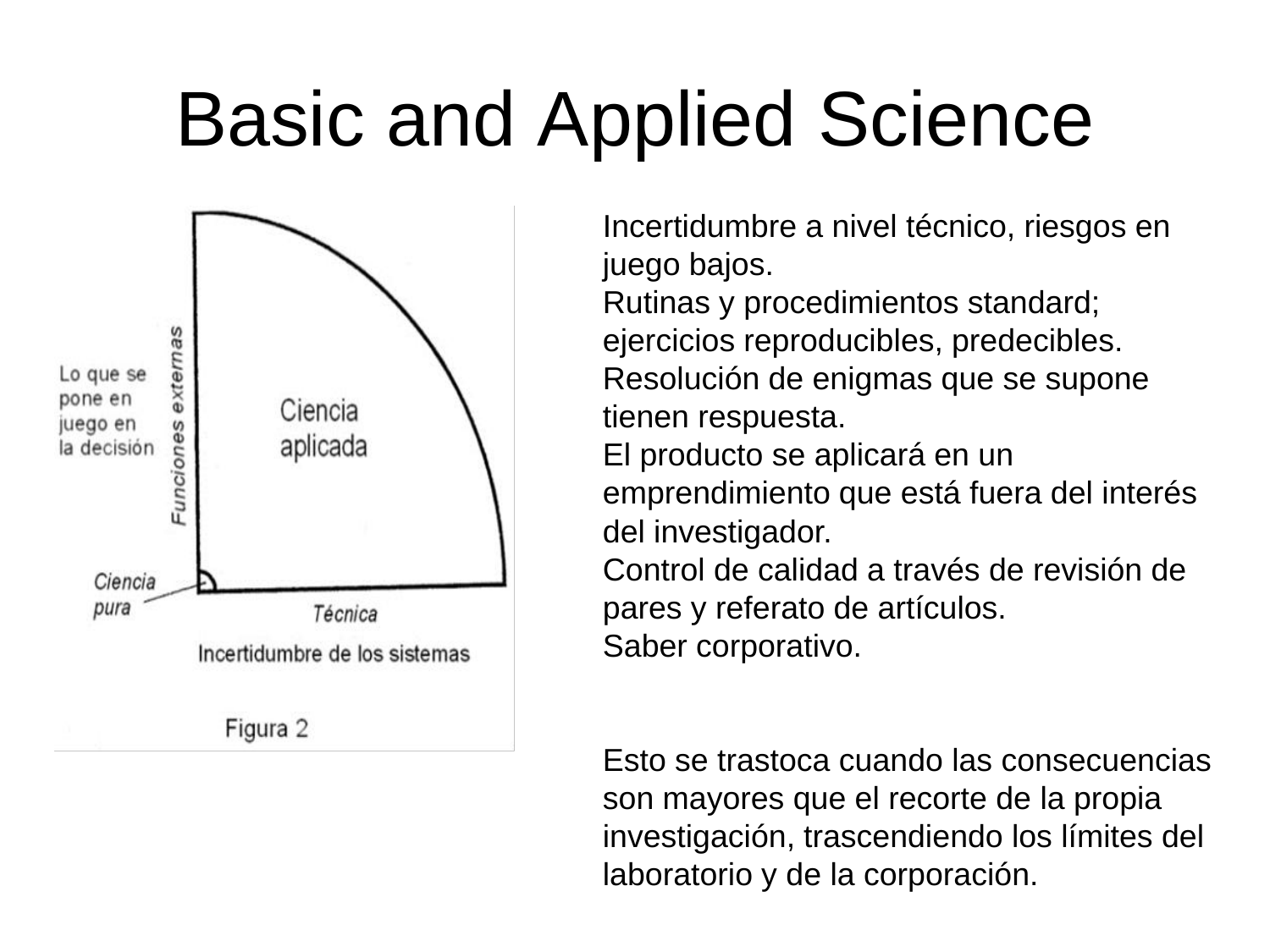# Professional Consultancy



Figura 3

Incluye a la CA pero concierne a problemas que requieren una metodología diferente para su completa resolución.

Se ponen en juego la teoría y la información. La incertidumbre aparece a nivel metodológico y se requieren juicios personales.

Se establece una relación profesional - cliente, que habilita la interconsulta con otros expertos. Cuando los resultados trascienden al cliente, pueden generarse conflictos.

No es conocimiento de dominio público.

Por tratarse de situaciones únicas se exige creatividad.

La calidad en la respuesta está asegurada por la calidad de los propios expertos.

En este caso, si se cometen errores, puede ponerse en peligro la continuidad de una carrera.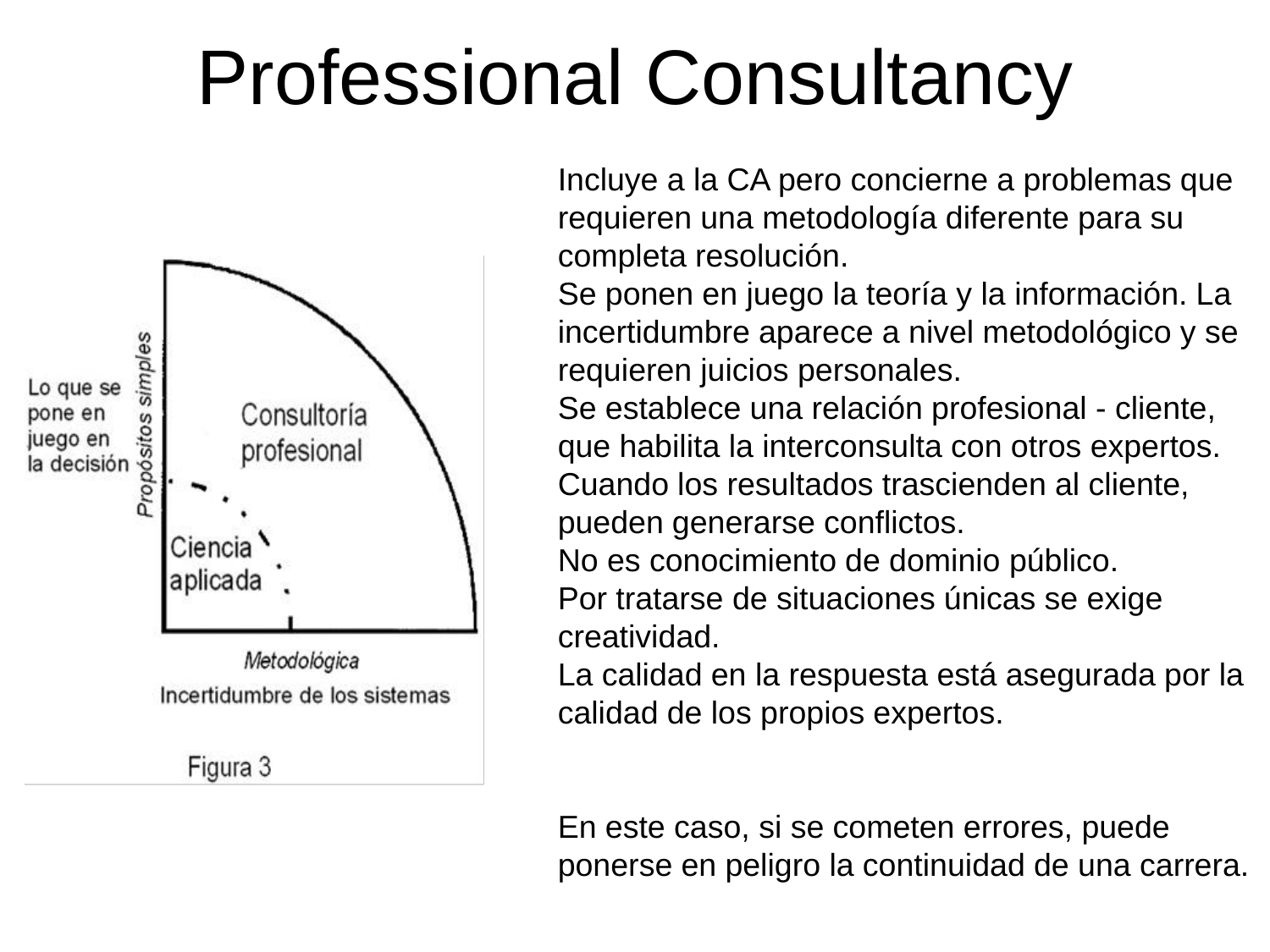# Post Normal Science



Epistemológica / Etica

Incertidumbre de los sistemas

- $\checkmark$  Se trata de problemas donde:
	- los hechos son inciertos,
	- hay valores en conflicto,
	- lo que se pone en juego es alto, y
	- las decisiones son urgentes.
- $\checkmark$  La CA y la CP participan de este proceso, pero no pueden dominarlo.
- $\checkmark$  En estos casos, la incertidumbre puede rondar la ignorancia.
- $\checkmark$  Por lo tanto adquiere peso el consenso público y la necesidad de dar participación a todos los que tienen algo que decidir.

Figura 4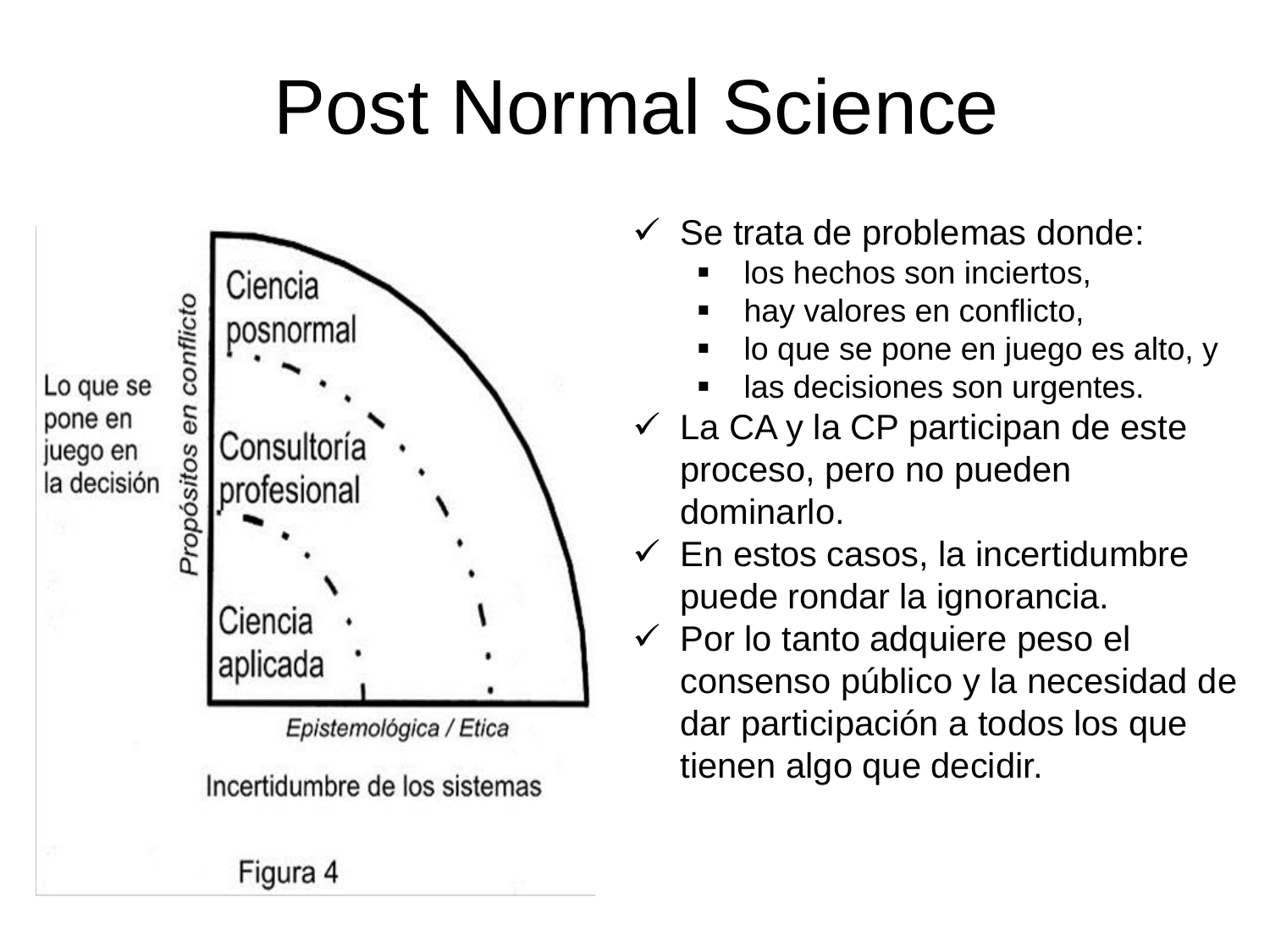2. The inside of the project: the team's way to a successful interaction.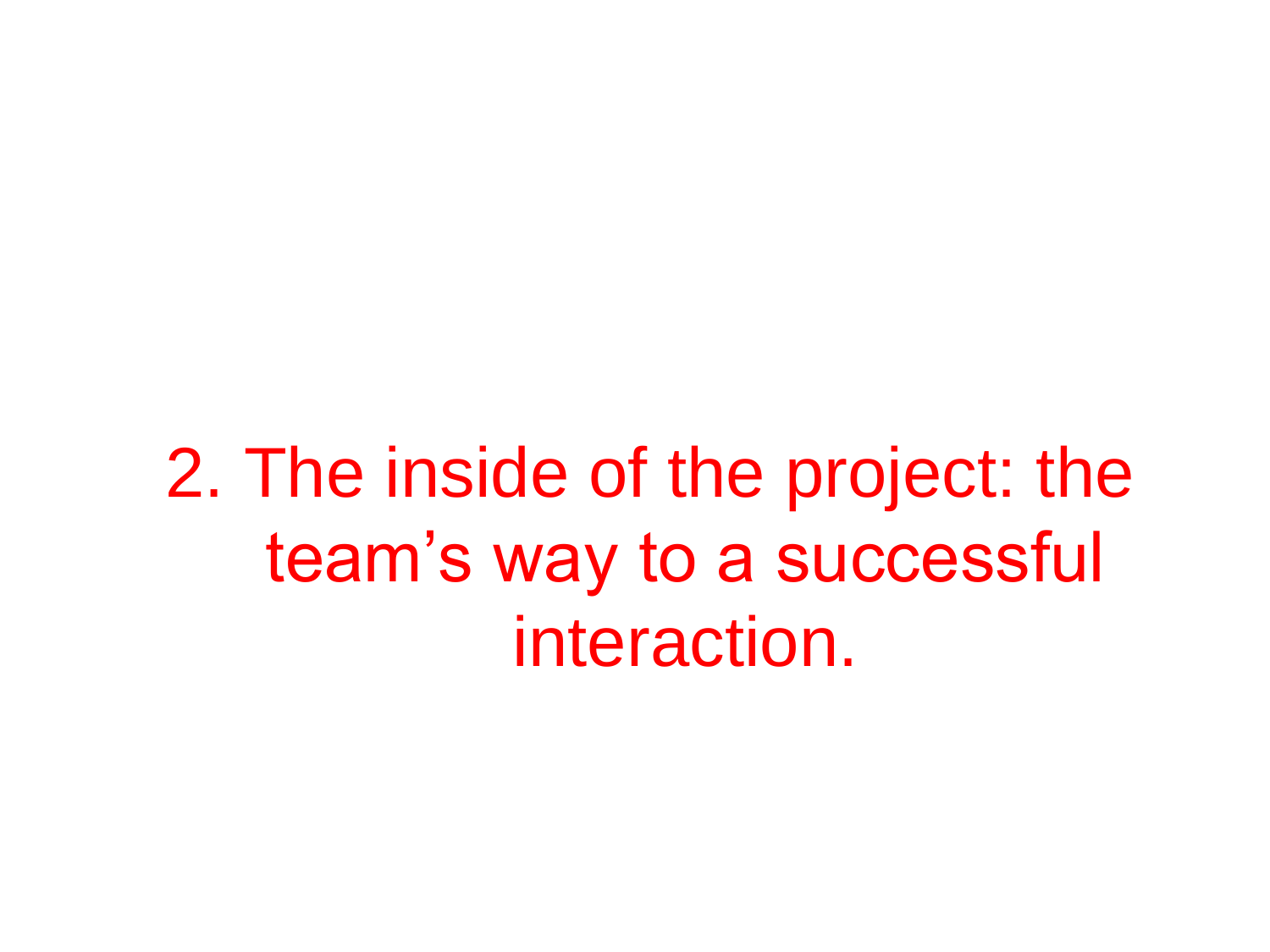### Catastrophes & Social Theory of Risk: **Dimensions**

| <b>DIMENSIONS</b>        | <b>INFORMATION REQUIRED</b>                          |
|--------------------------|------------------------------------------------------|
| <b>HAZARDOUSNESS</b>     | Physical- natural aspects of the event or natural    |
| Potentiality             | process triggering off the catastrophe.              |
| <b>VULNERABILITY</b>     | Ascertainable socioeconomic aspects of prior         |
| <b>Social Structures</b> | condition of the social groups involved.             |
| <b>EXPOSURE</b>          | Territory and Population Aspects.                    |
| <b>Material Impact</b>   | Population, Property and their distribution.         |
| <b>UNCERTAINTY</b>       | Political and Perceptional aspects within the social |
| Perception, decisions    | groups involved. Values and risks at stake.          |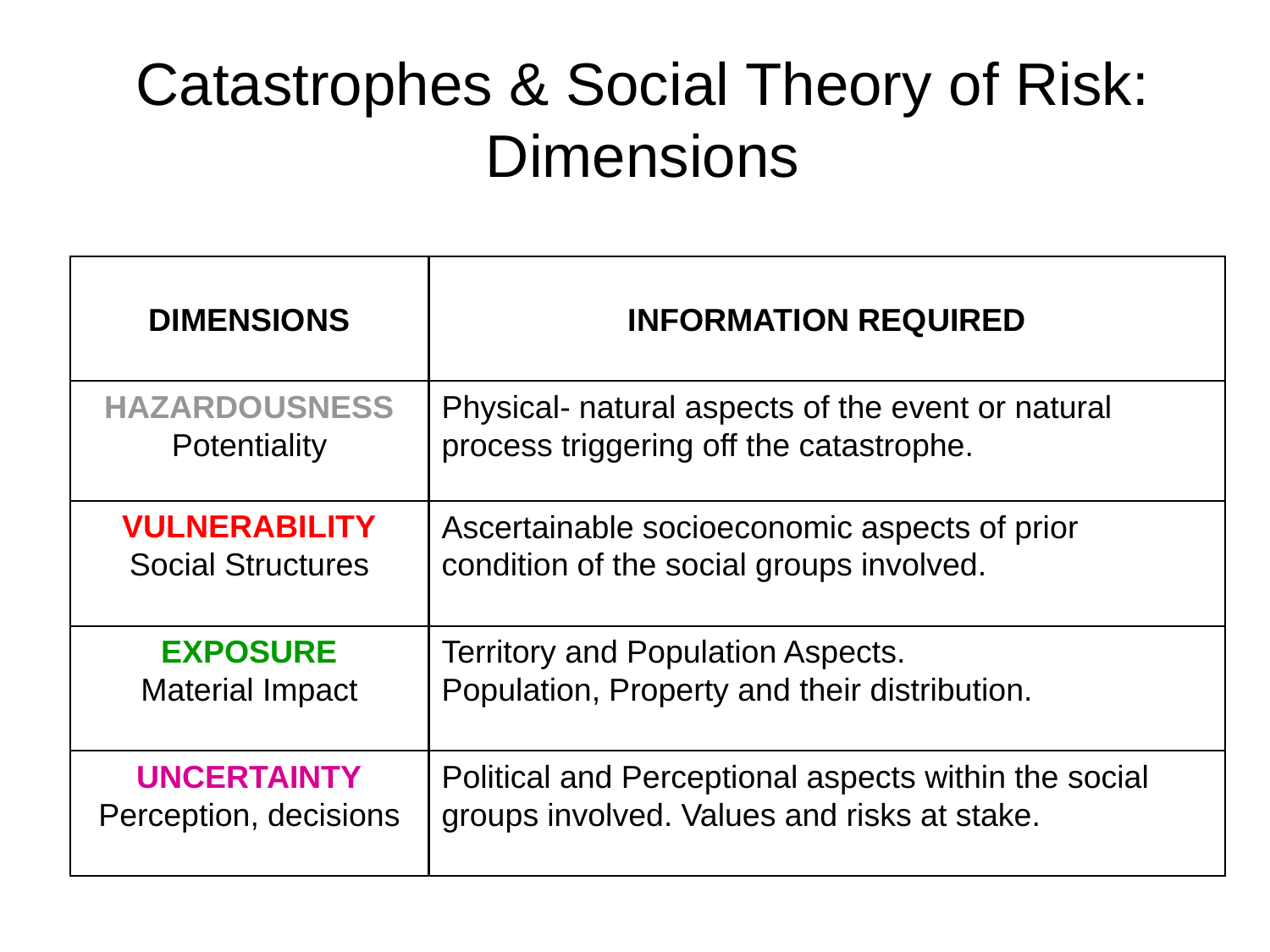

If **hazardousness** prevails, it is common to naturalize everything related to the catastrophe, even the society that has been affected. The explanation and response to it come only from the Natural sciences. The result is a fatalistic position, an immobile resignation.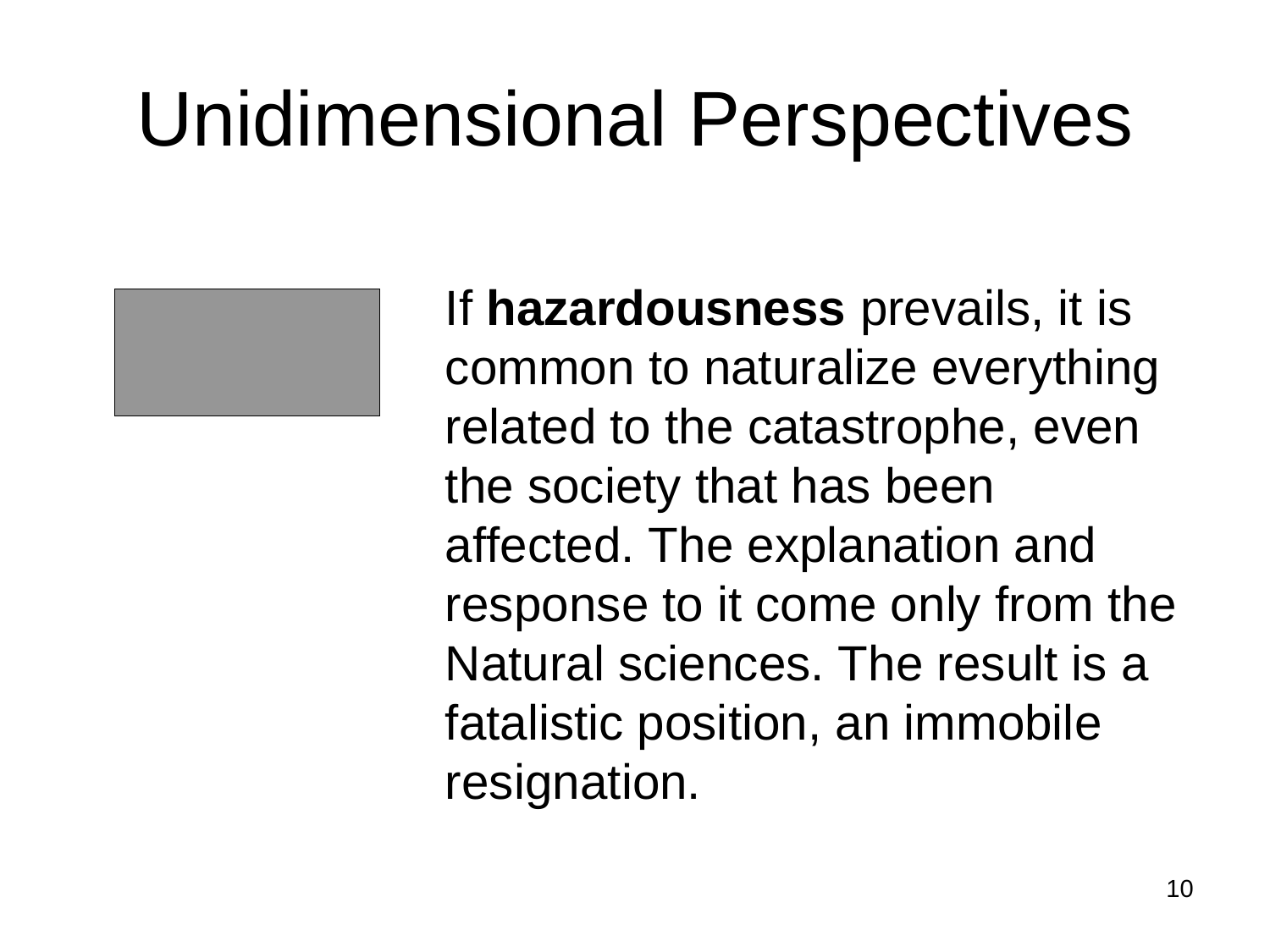

If **vulnerability** prevails, the analysis can be correct, but lacks proposals conducive to solving the catastrophic situation. That can causes falling in a sterile indict trap.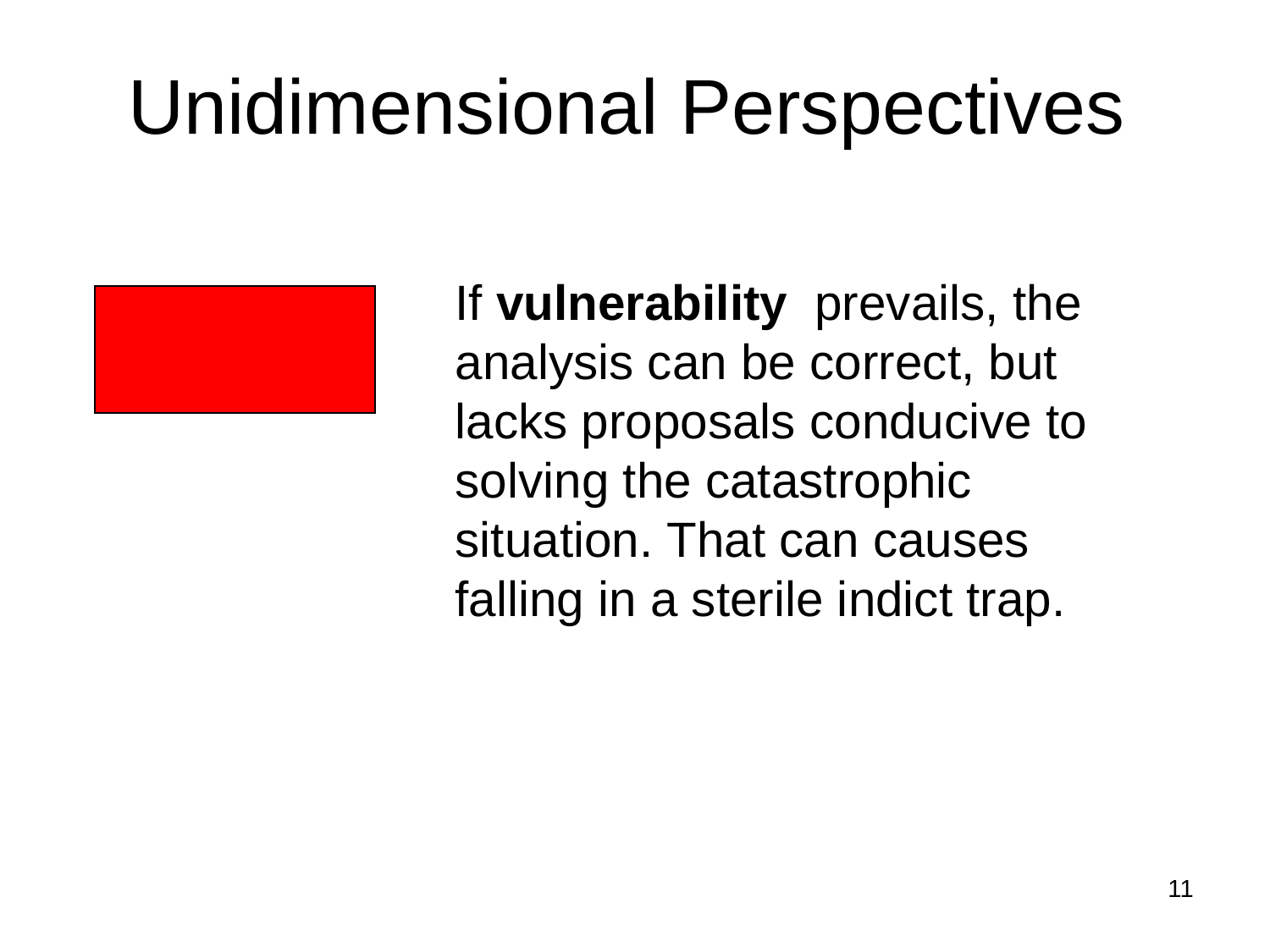

If **exposition** prevails, the problem is explained blaming the lack of hard work and the fact that the proposed solutions are technocratic, hand in hand with engineering business.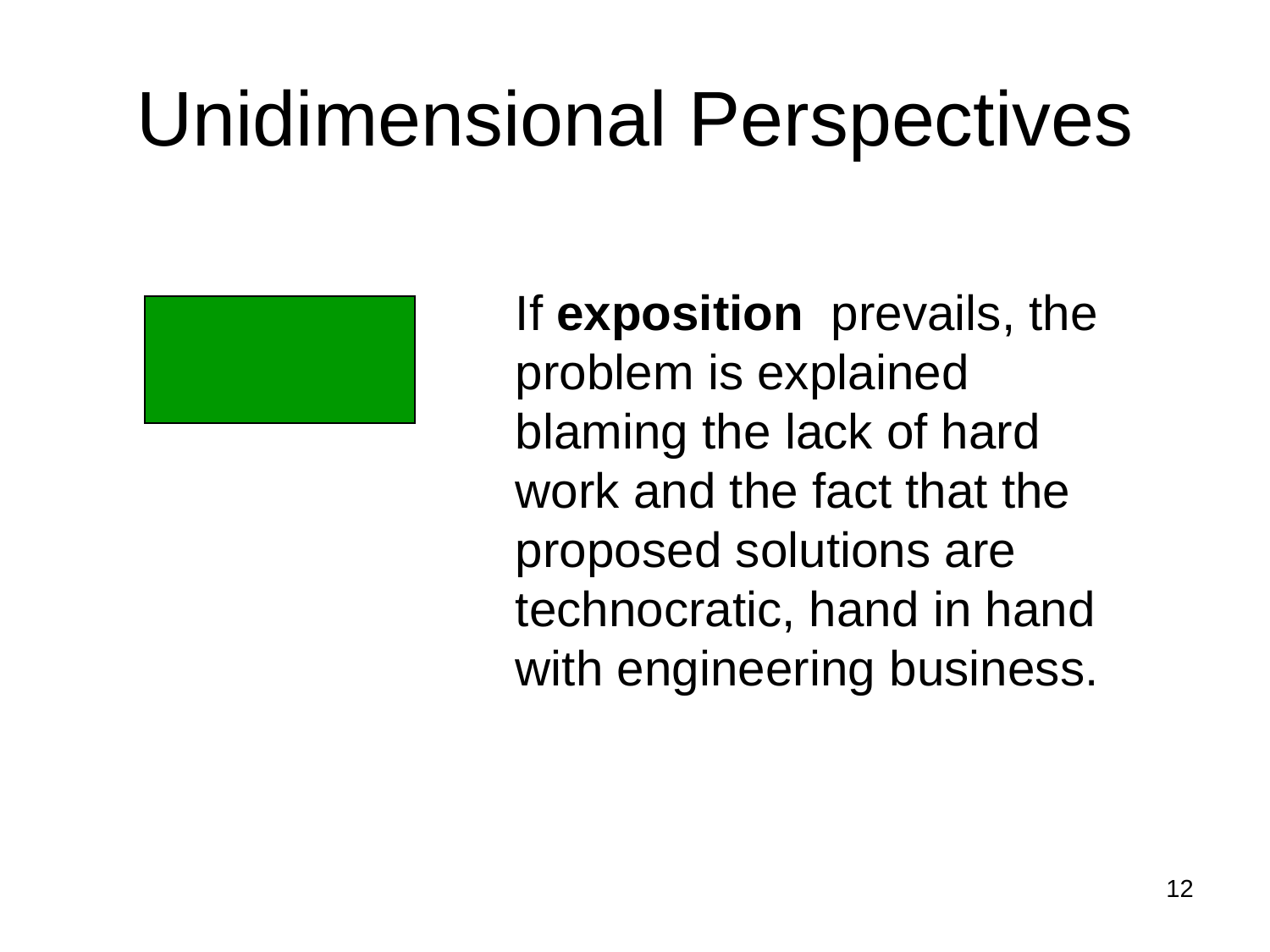

If **uncertainty** prevails**,** the problem will be solved opportunistically and the affected people will not believe in the institutions. This will give place to chaotic situations and desperate actions in response.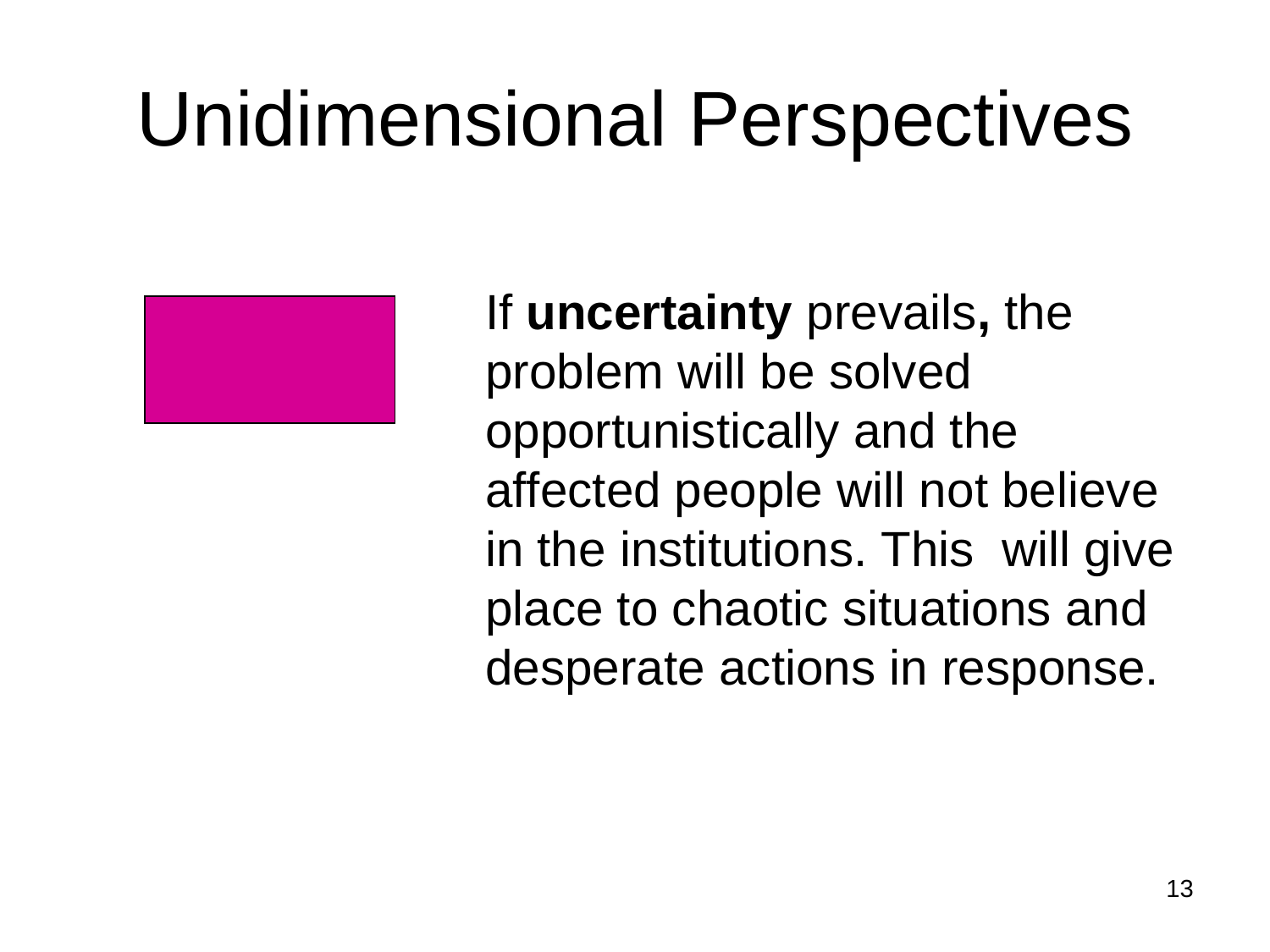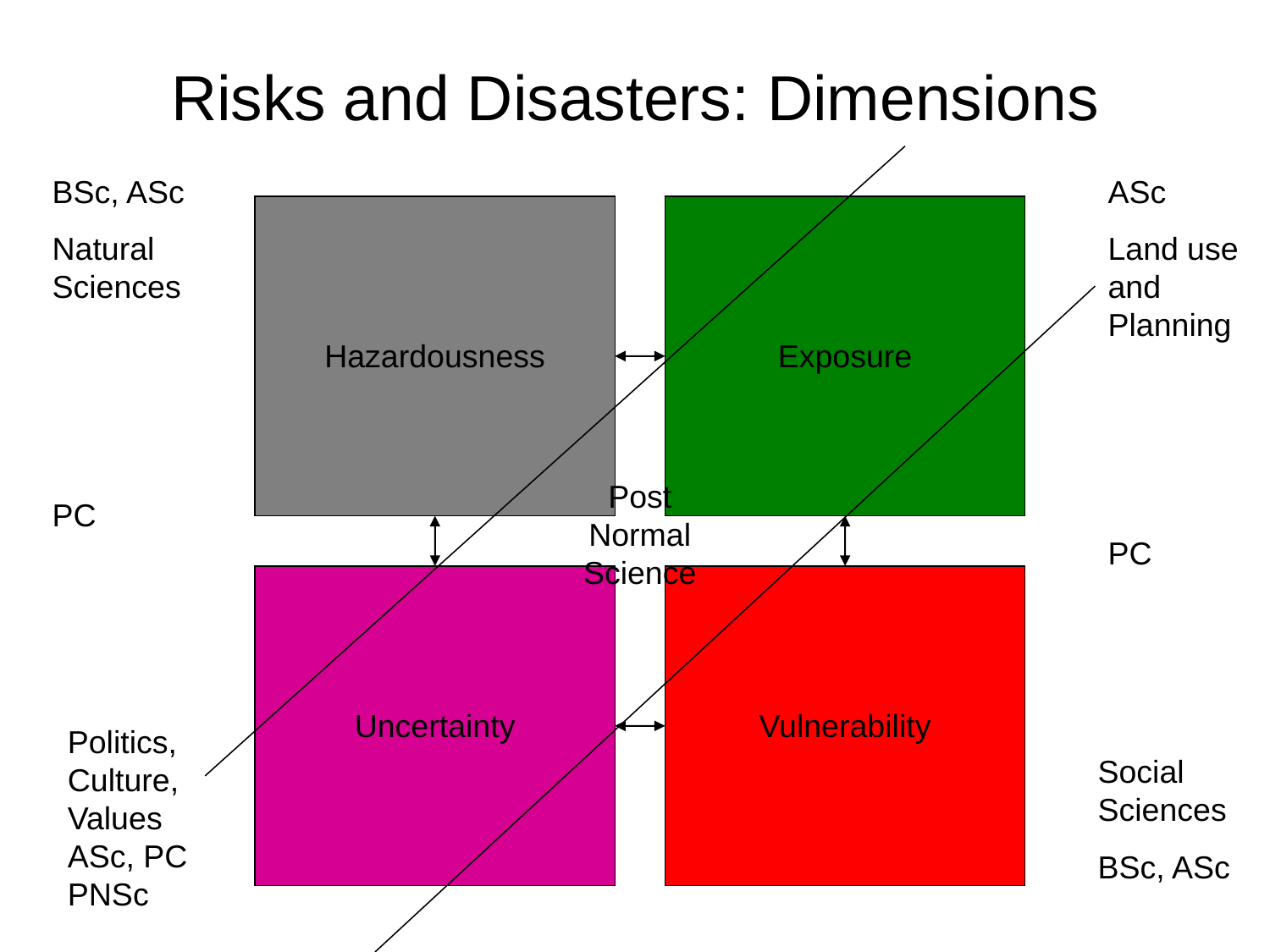#### **Fig. 2.1 Conceptual model: dimensions of risk**



Ref: S & E = Social and economic Source: Vazquez- Brust et al. (2012); p. 17.

Diego A. Vazquez-Brust, Claudia E. Natenzon, Jerónimo de Burgos-Jiménez, José A. Plaza Ubeda, and Sergio D. López (2012) "Evaluating the Firm's Environmental Risk: A Conceptual Framework". In: *Business and Environmental Risks: Spatial Interactions between Environmental Hazards and Social vulnerabilities in Ibero-America*. Vazquez-Brust, Diego; José A. Plaza Ubeda, Jerónimo de Burgos Jiménez and Claudia E. Natenzon, editors. Dordrecht – Nederlands, Springer; Chapter 2, 15-33.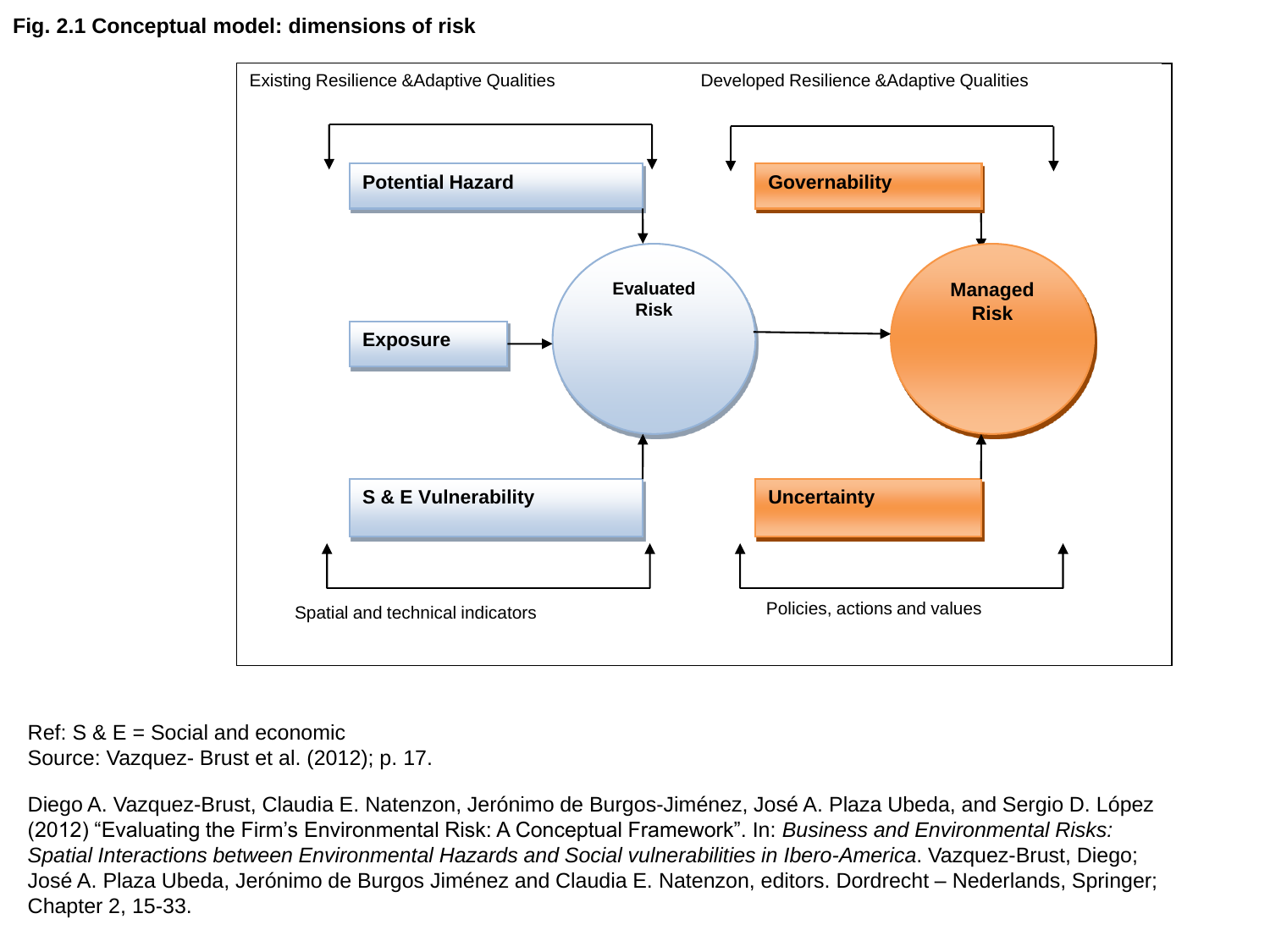# DRM & CCA convergence



**Source***: IPCC, 2012; p.2*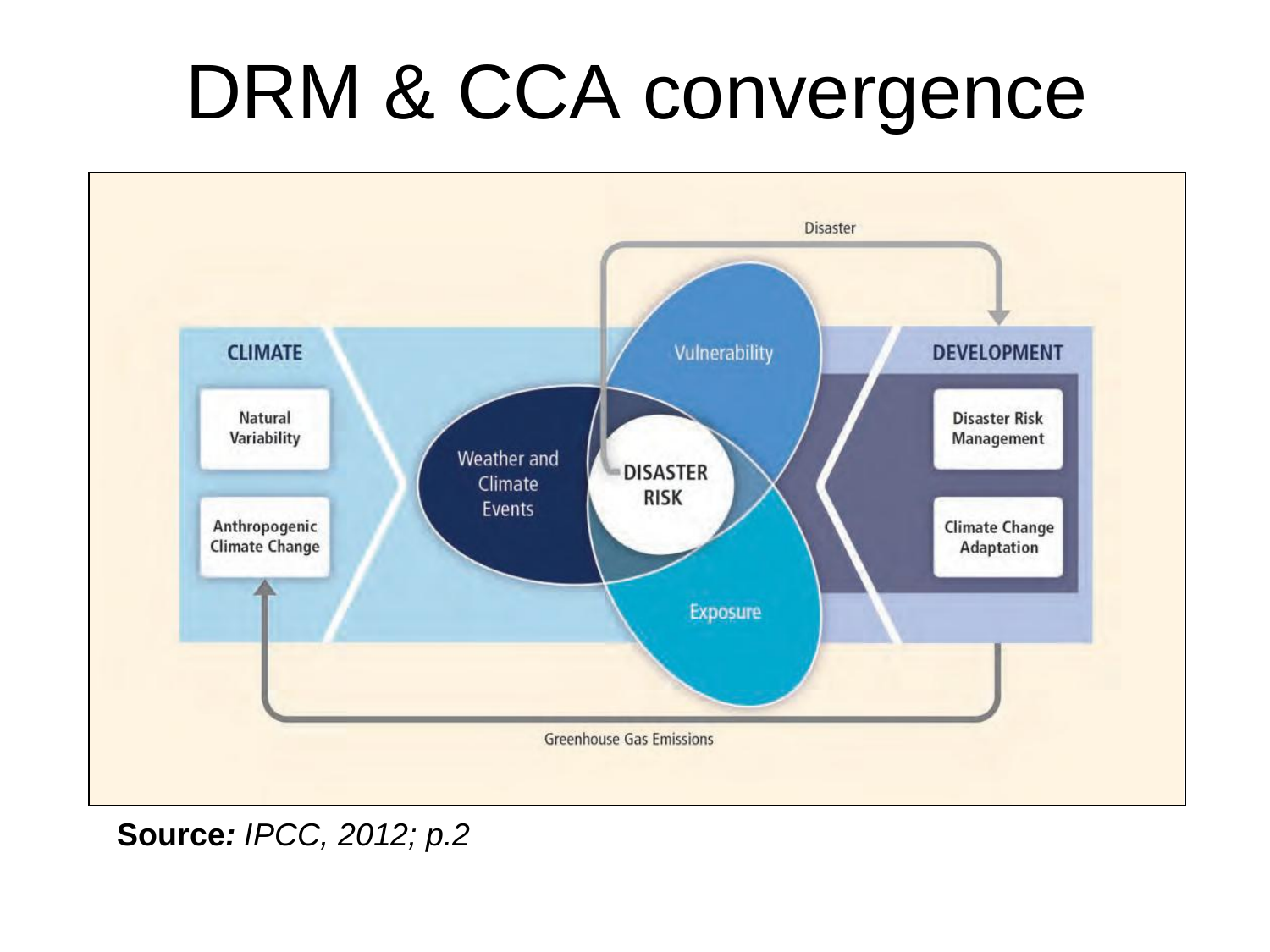## Interdisciplinarity

The process of interdisciplinary knowledge building is recorded, reviewed and reformulated all the time.

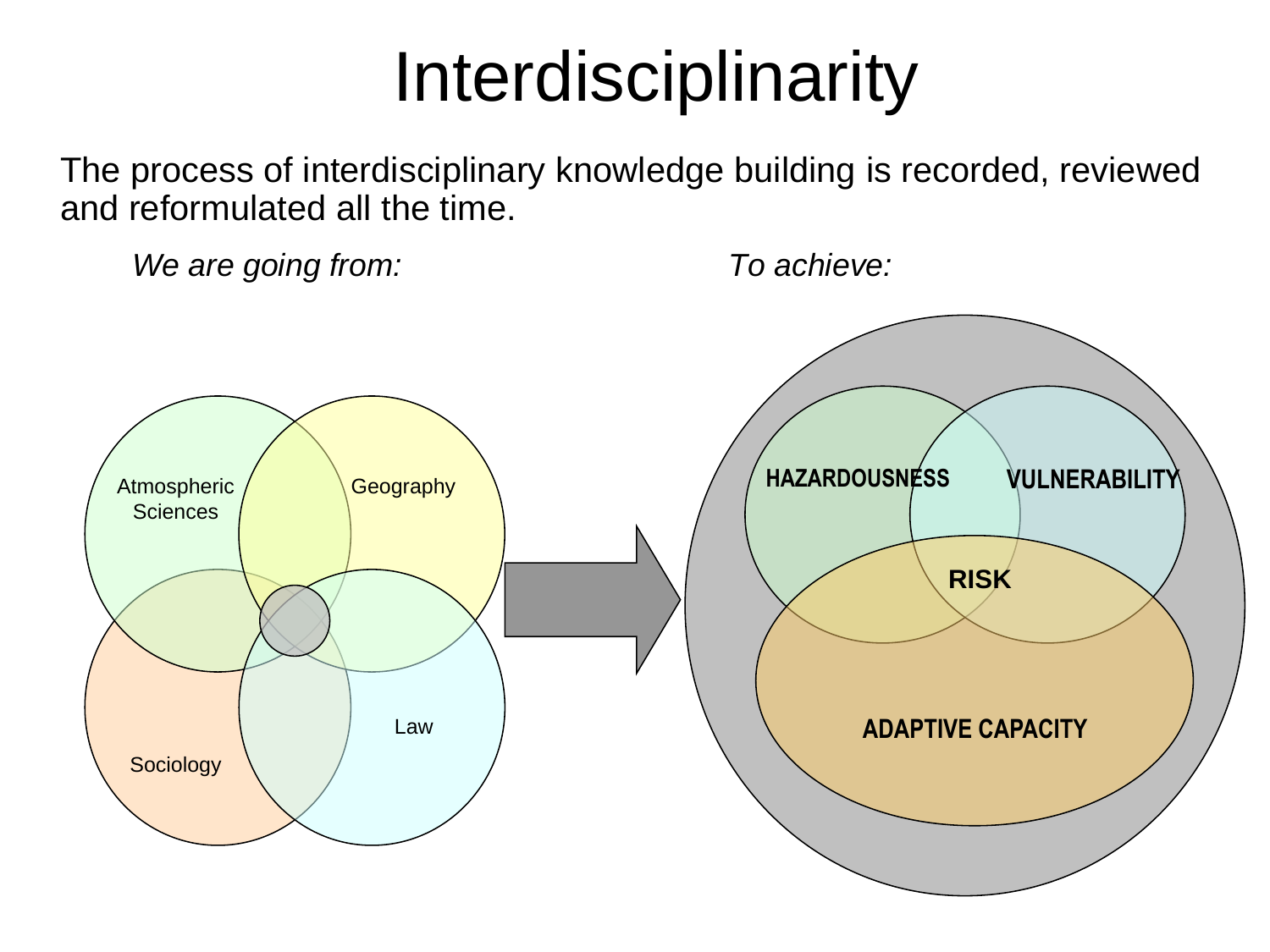3. The outside of the project: relation with stakeholders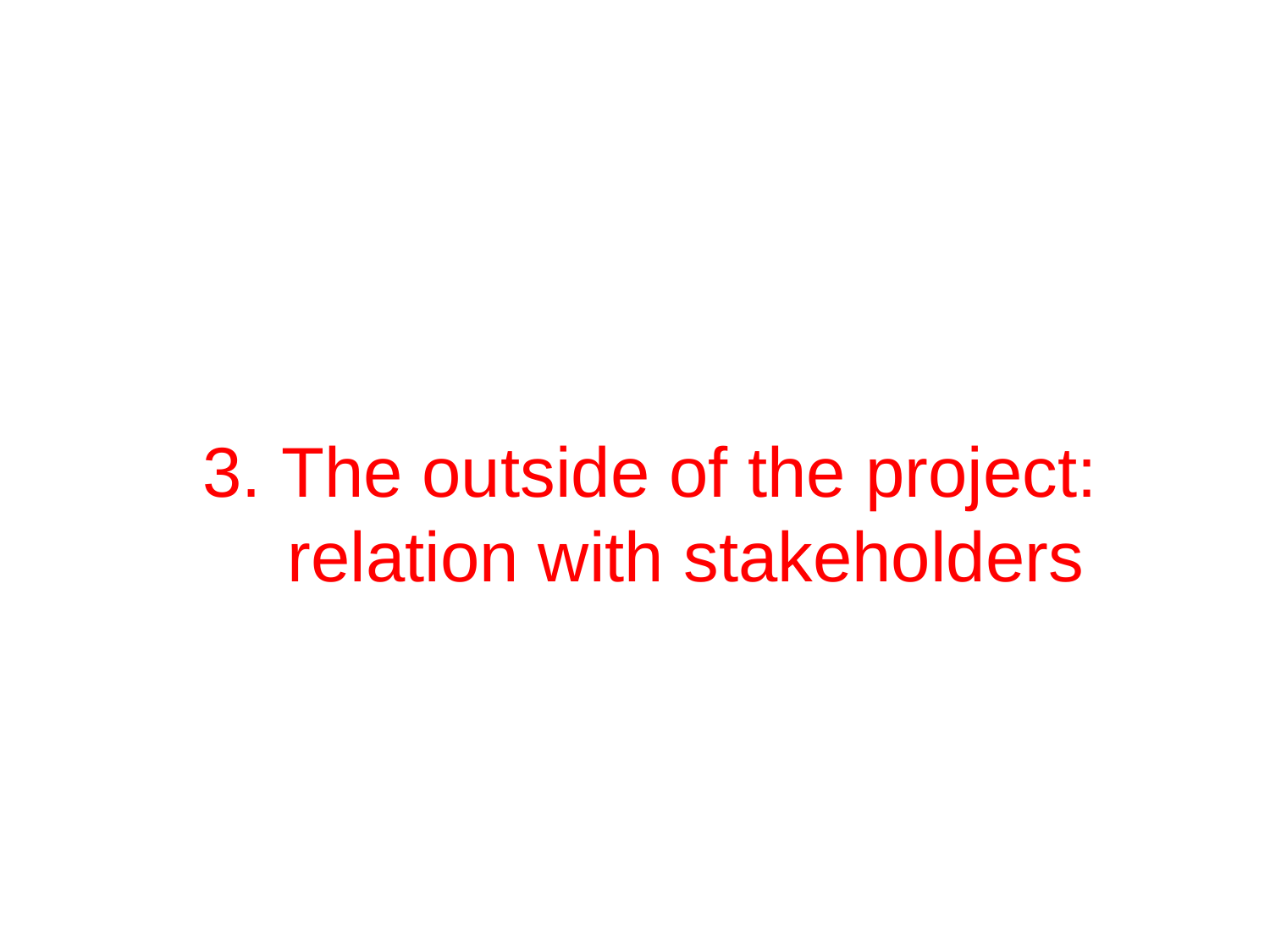# **INTERRELATION TYPES**

# **1. Consultation**

# **2. Inter-Consultation**

**3. Network Association**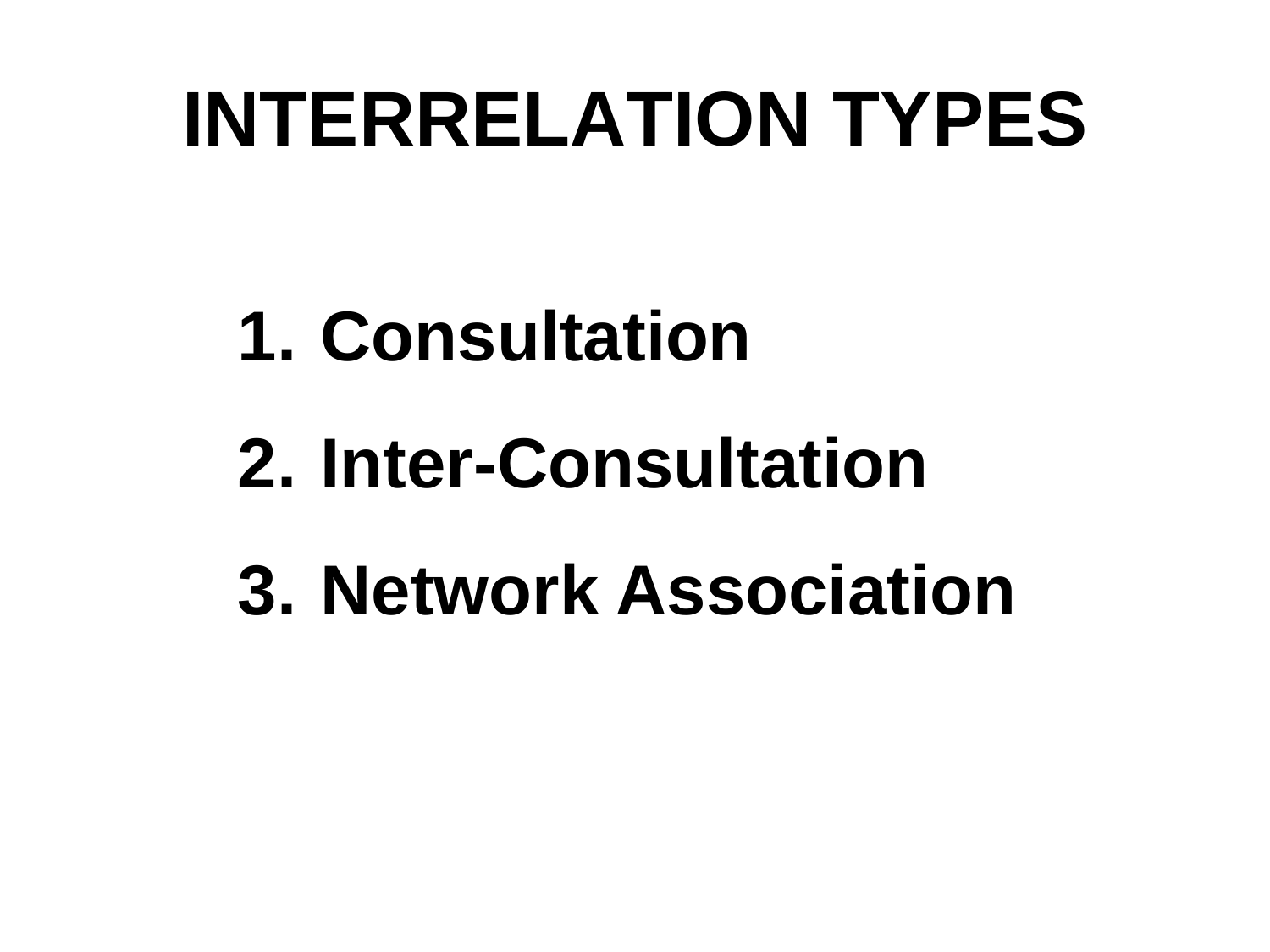#### **CRITERIA FOR THE SELECTION OF STAKEHOLDERS**

- 1. Pertinence and previous experience in the research subject/problem.
- 2. Different institutional associations (public/ private, administrative levels, objectives).
- 3. Opportunity, previous contacts and will.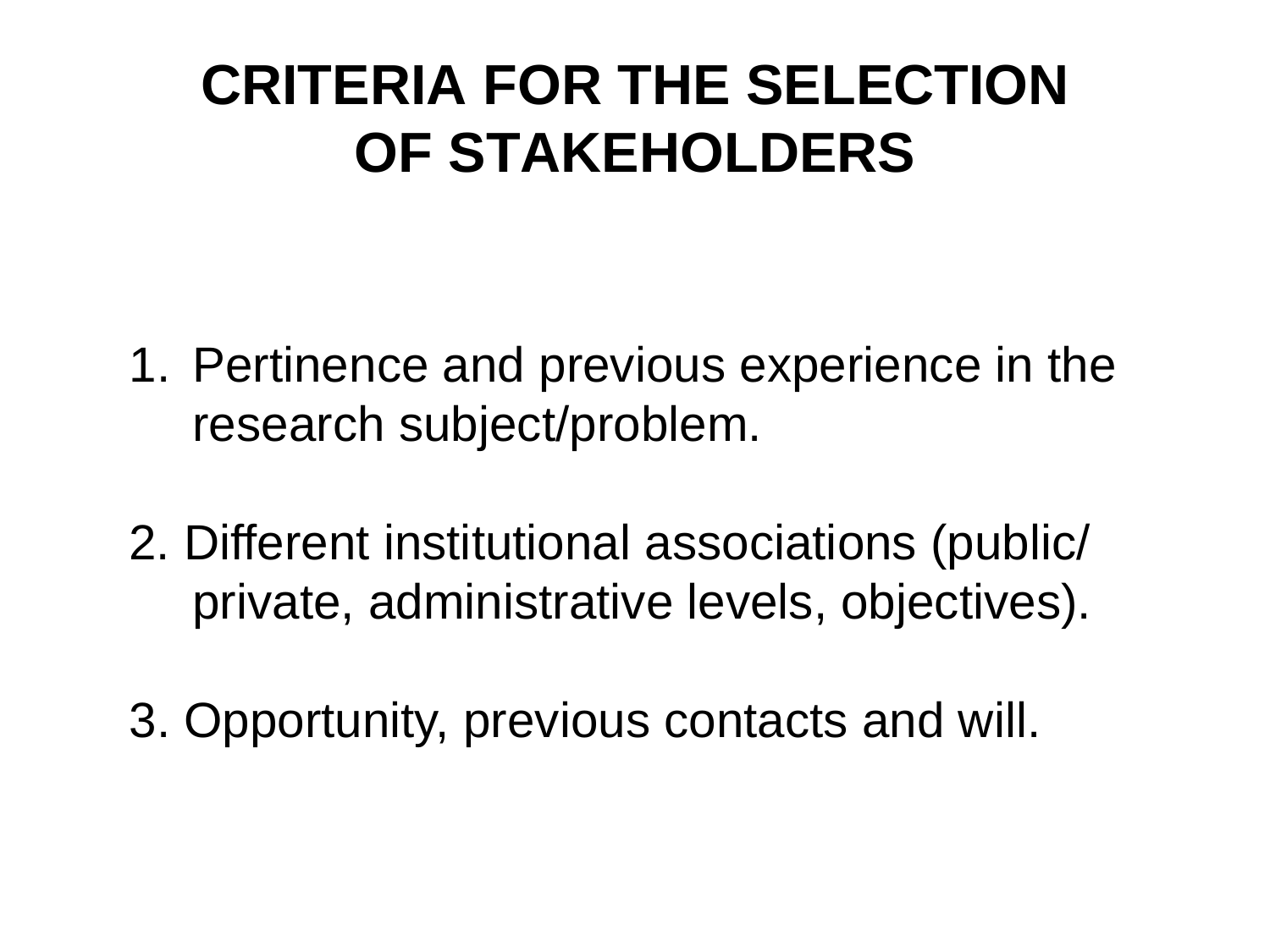# PREMISES

- $\checkmark$  Researchers are actors as well.
- $\checkmark$  The complexity of the problem is reflected in the complexity of the project.
- $\checkmark$  Project management should undertake such complexity.
- $\checkmark$  Fragmentation tends to be overcome through the collective construction of knowledge.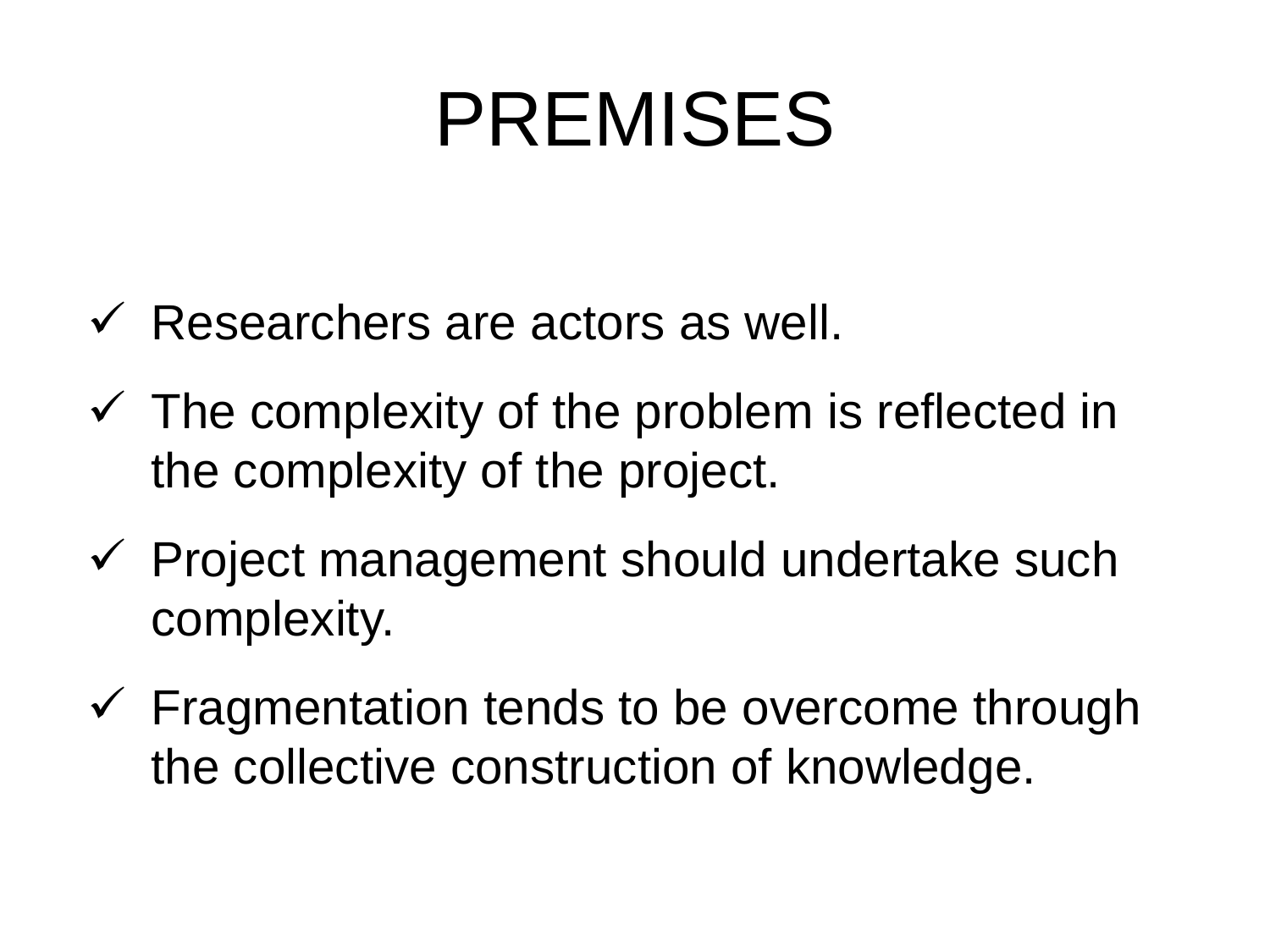# TOWARDS INTEGRATION

The techniques that may lead to a interdisciplinary production of knowledge as a collective construction should be incorporated in the **design of project management**.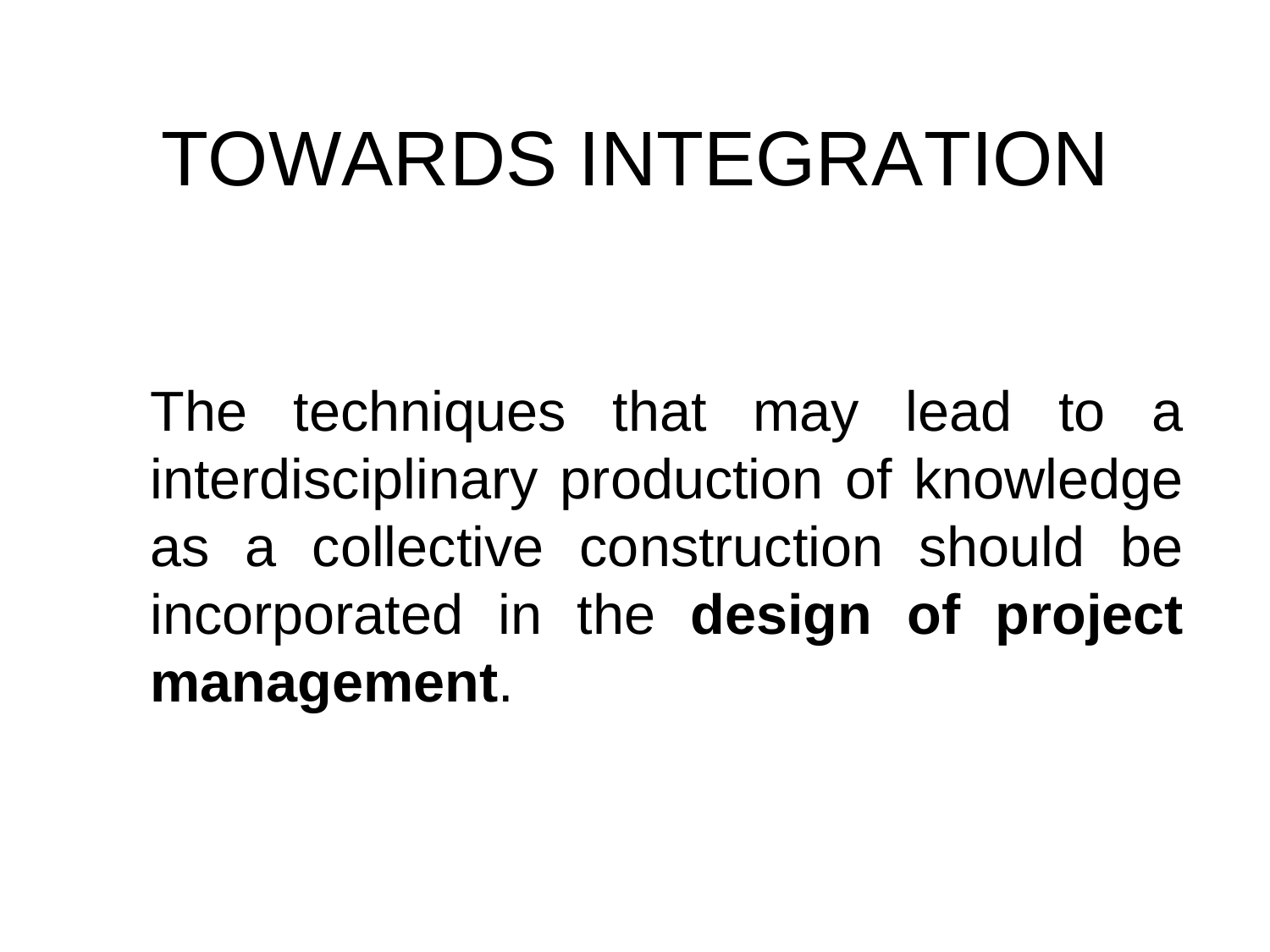# DESIGN OF PROJECT MANAGEMENT

It is the field in which the outlined problem can be solved or not:

- \* through an interdisciplinary mode *inside* the project.
- \* through interrelations with stakeholders particularly policy-makers and those affected by policies-, towards the *outside*.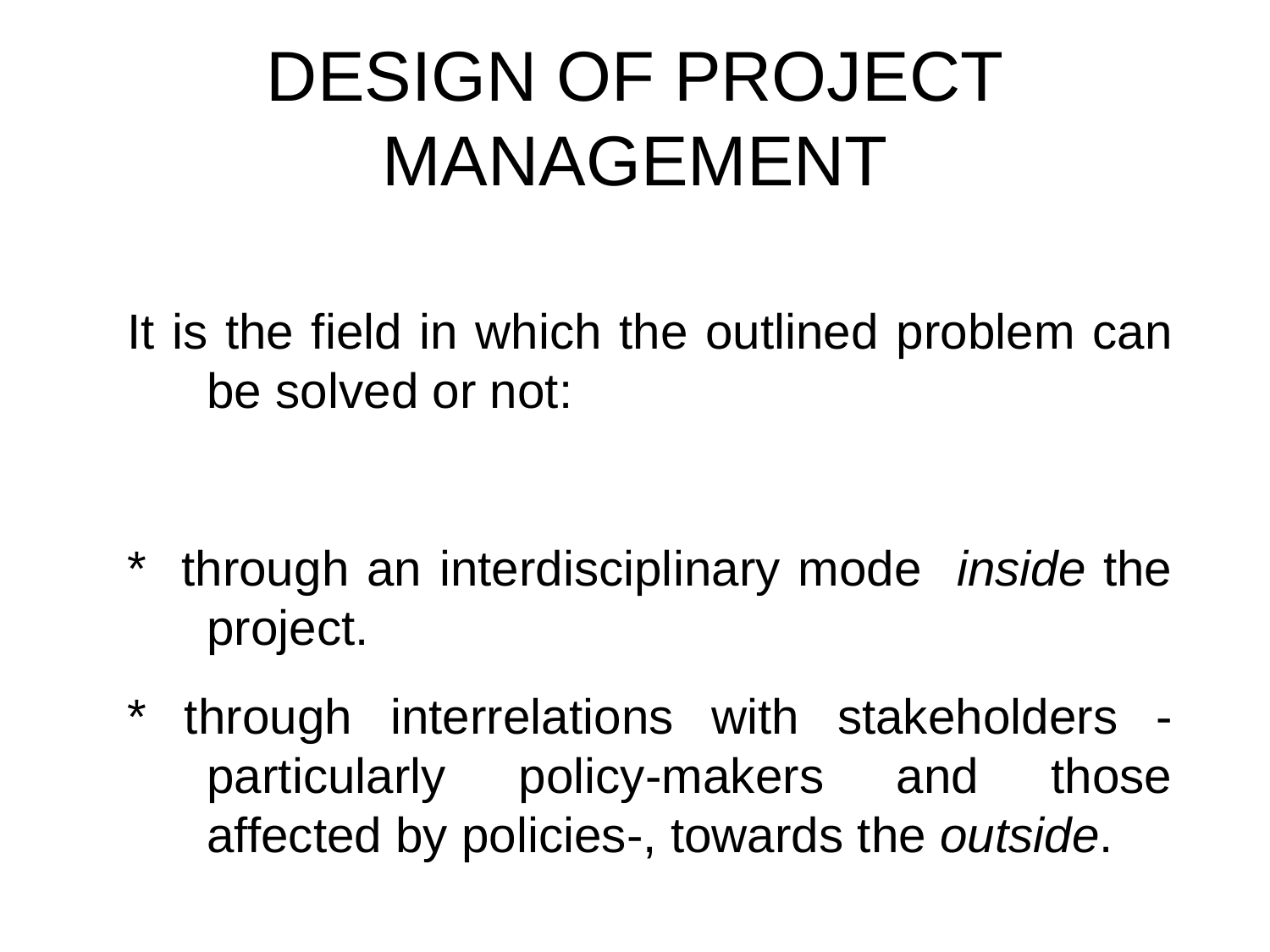# INITIAL CONDITION

Political will –in the sense of "power management" and therefore, decisionmaking management- to perform the experiment under agreed methodological rules (Poggiese, 2009), beyond applied science and professional consultancy (Funtowicz y Ravetz, 1993).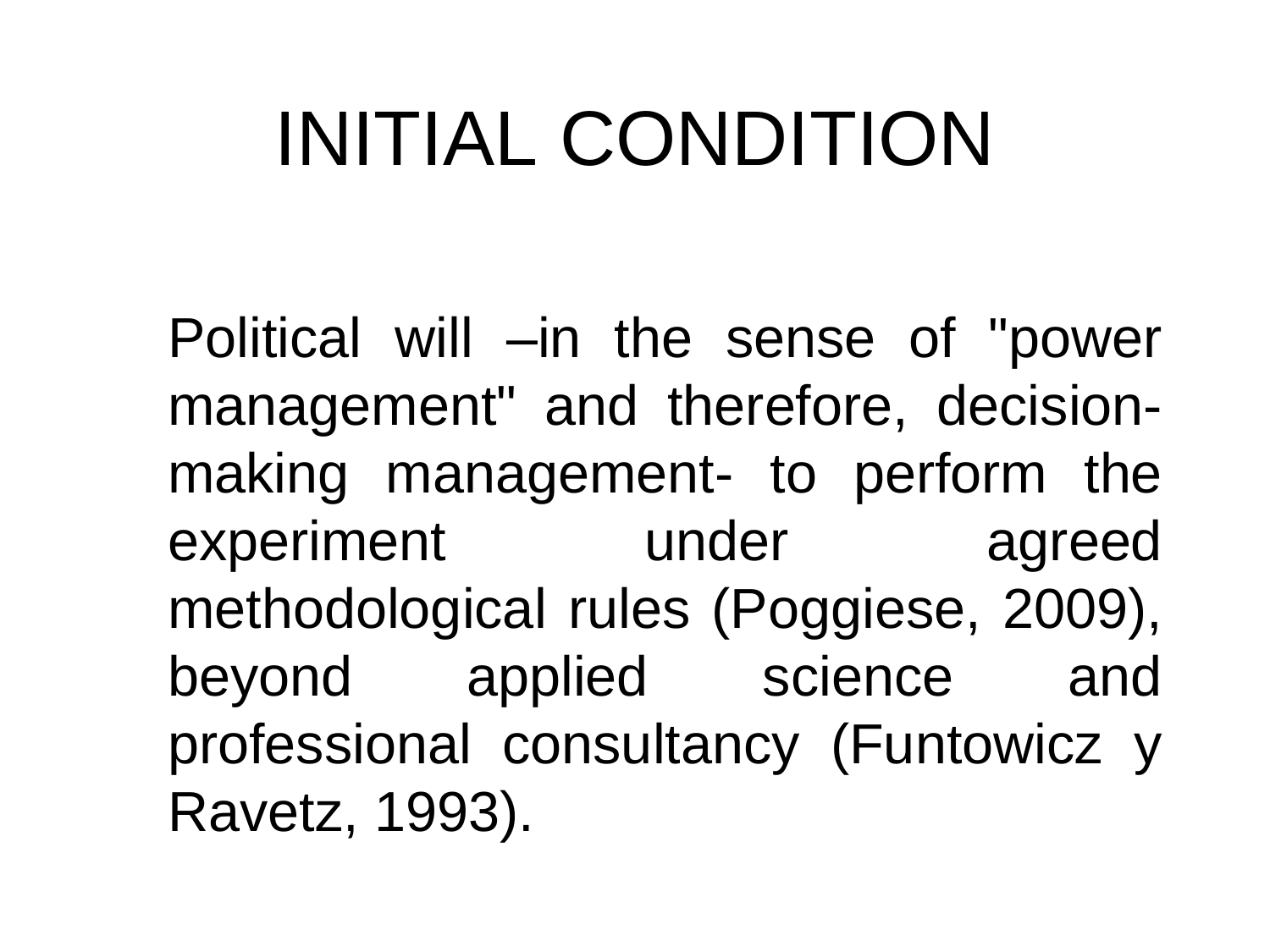# WORK PROPOSAL

In the beginning, an applied science scheme is set, with consecutive moments with feedback between:

- -Construction of **disciplinary** knowledge,
- -Construction of **interdisciplinary** knowledge,
- -Construction of **inter-consultation** knowledge.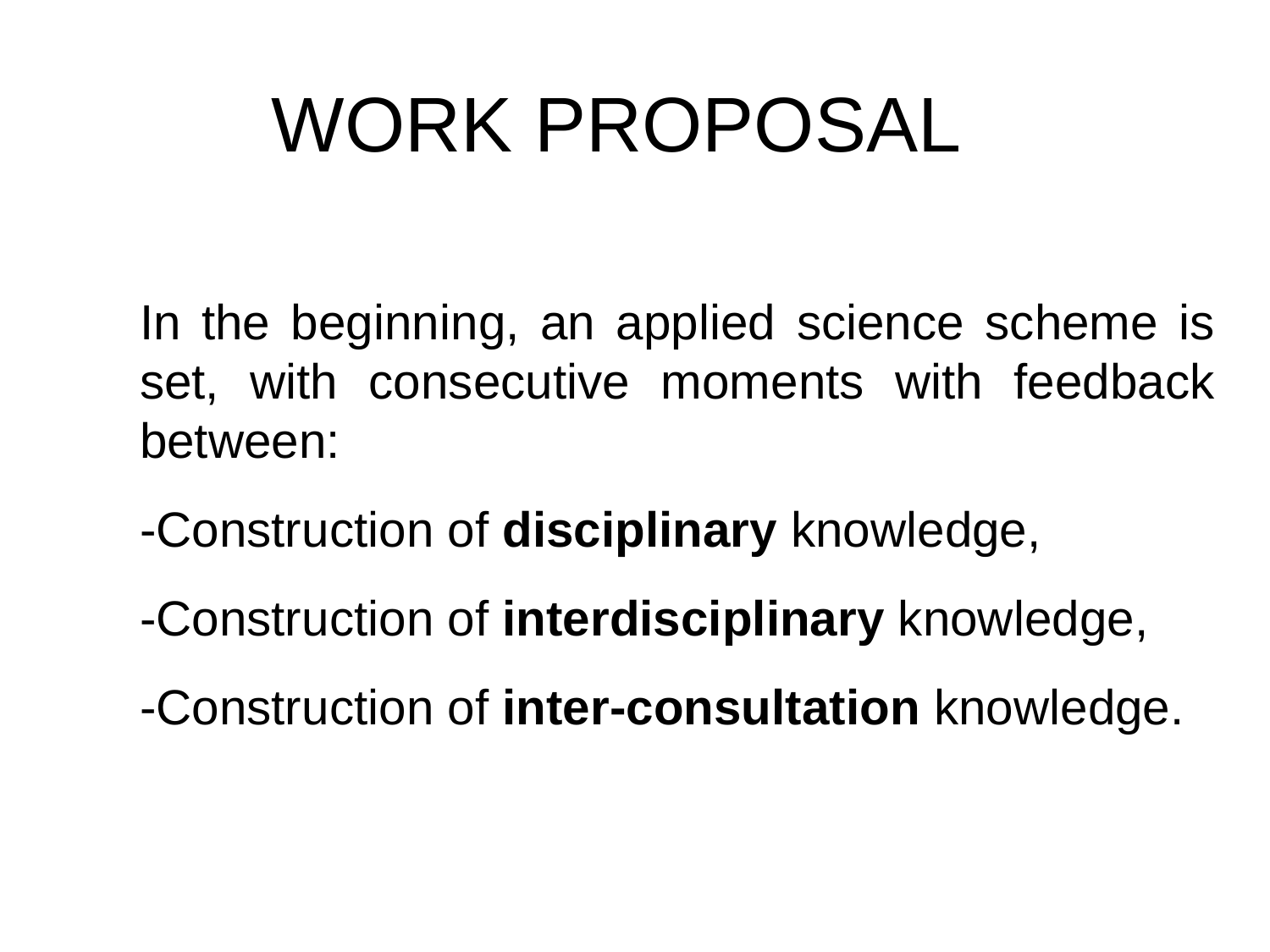# WHAT IS EXPECTED?

The application of these three moments and their interrelations will produce an scenario in which the emergence of association networks is expected (Type 3).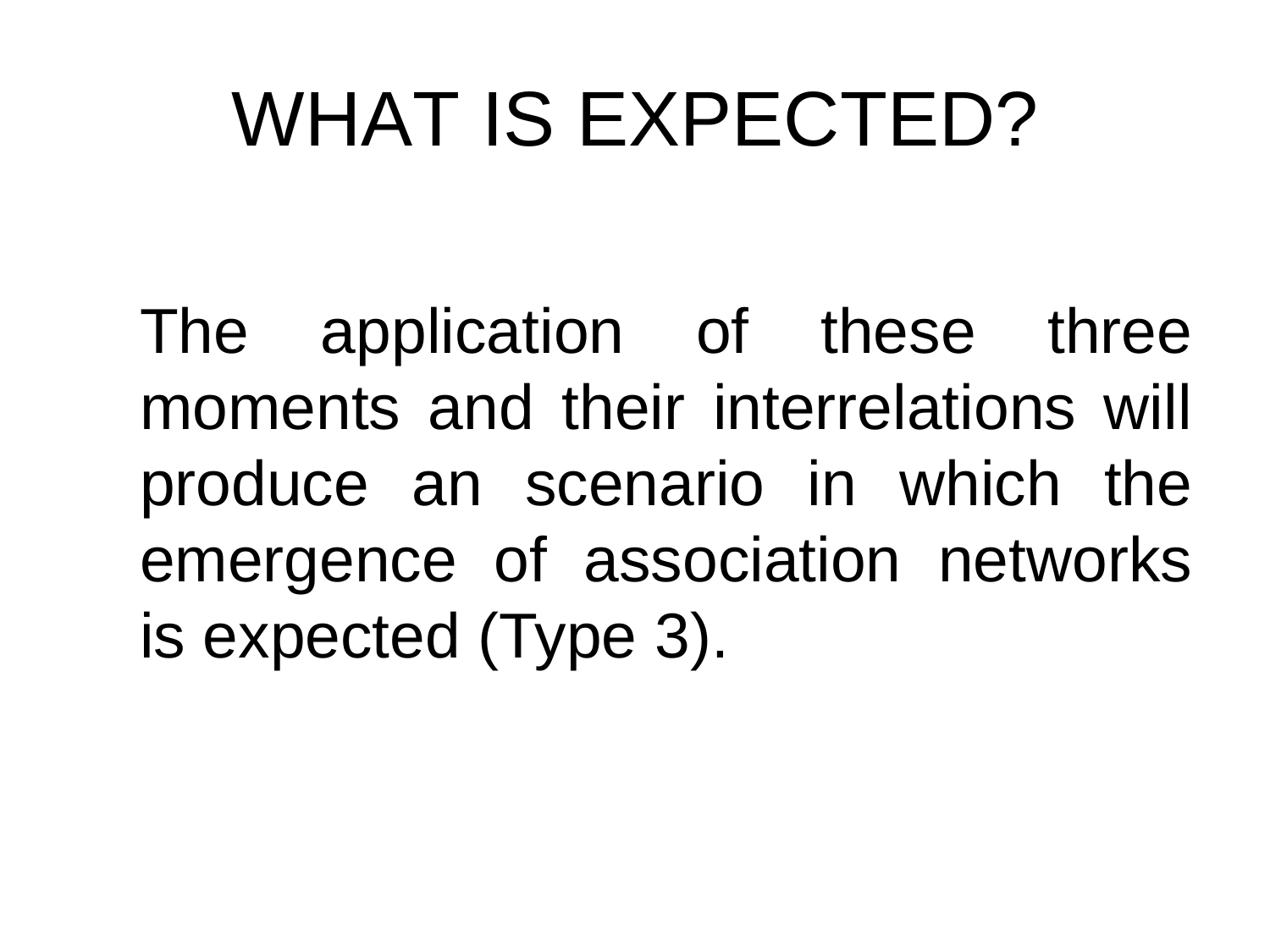# PARTICIPATIVE TOOLS (1/2): Logic sequence

**A. Diagnostic**

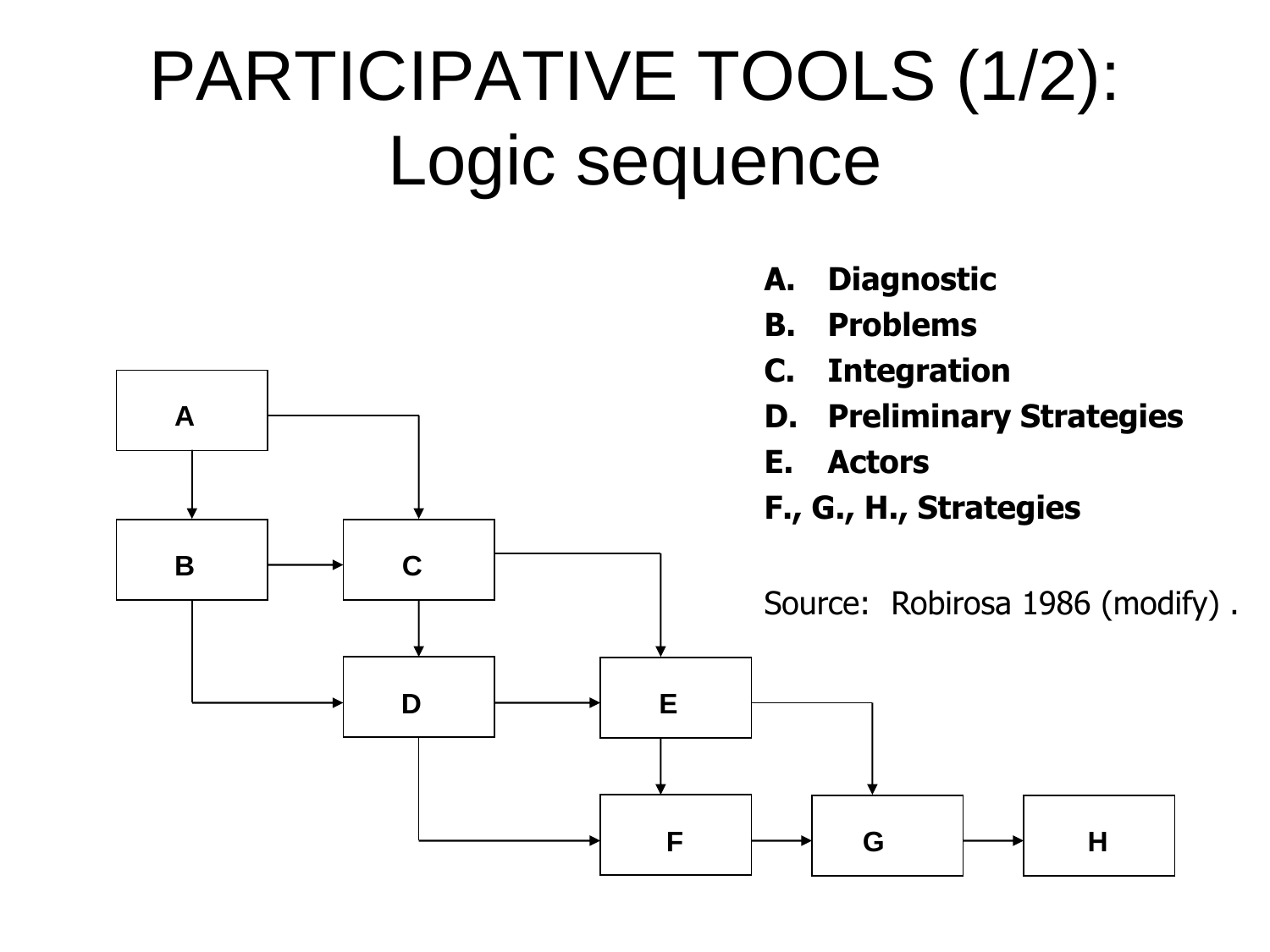# PARTICIPATIVE TOOLS (2/2): Methodological cycle



Source: Robirosa 1986, Poggiese, 1994.